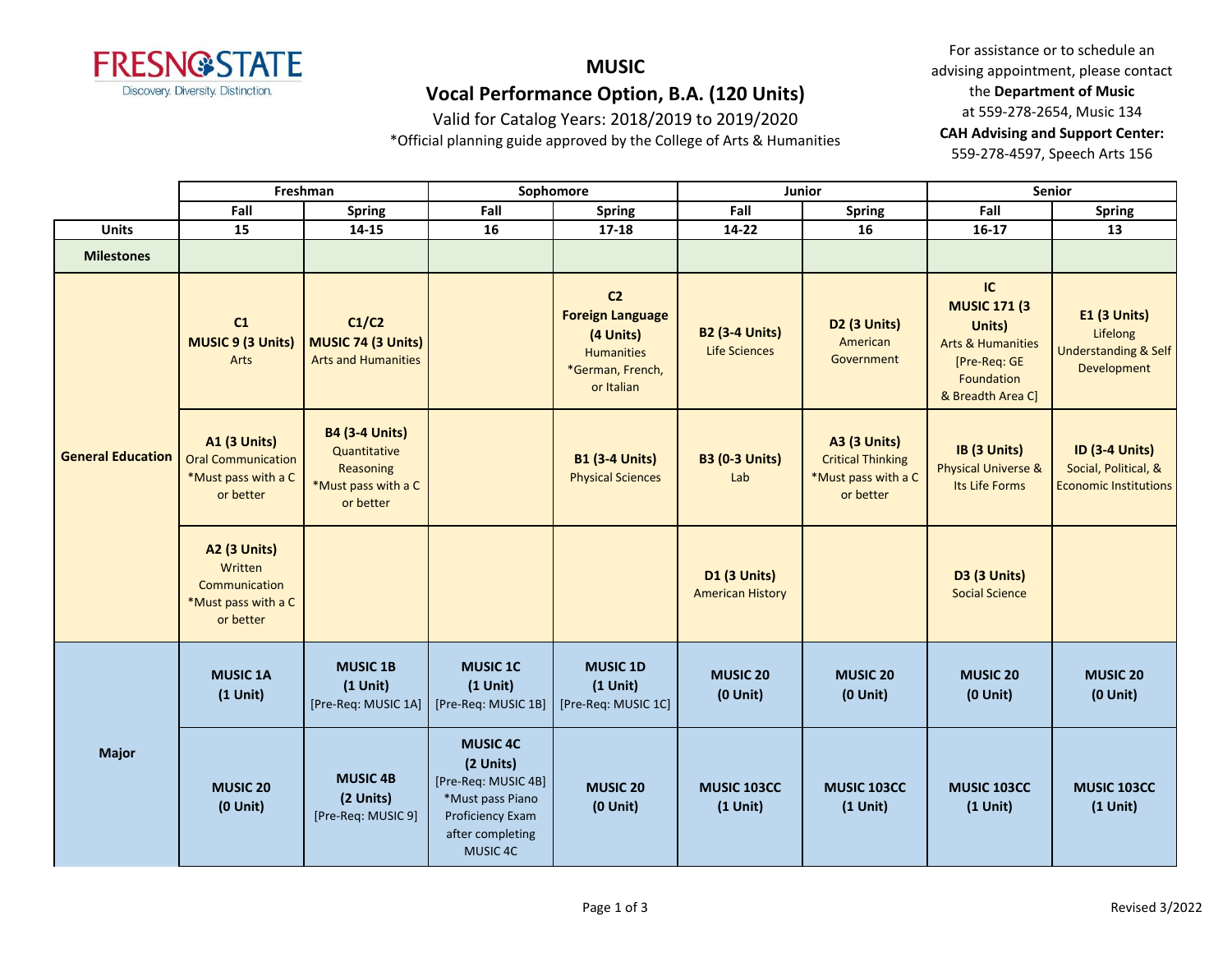

## **MUSIC Vocal Performance Option, B.A. (120 Units)**

Valid for Catalog Years: 2018/2019 to 2019/2020

\*Official planning guide approved by the College of Arts & Humanities

|              |                                                                            | Freshman                                                | Sophomore                                           |                                                                                                                                  |                                                                               | Junior                                                                                                                                   | Senior                                                                                                                                                        |                                                                                                                                                   |  |
|--------------|----------------------------------------------------------------------------|---------------------------------------------------------|-----------------------------------------------------|----------------------------------------------------------------------------------------------------------------------------------|-------------------------------------------------------------------------------|------------------------------------------------------------------------------------------------------------------------------------------|---------------------------------------------------------------------------------------------------------------------------------------------------------------|---------------------------------------------------------------------------------------------------------------------------------------------------|--|
|              | Fall                                                                       | <b>Spring</b>                                           | Fall                                                | <b>Spring</b>                                                                                                                    | Fall                                                                          | <b>Spring</b>                                                                                                                            | Fall                                                                                                                                                          | <b>Spring</b>                                                                                                                                     |  |
| <b>Units</b> | 15                                                                         | 14-15                                                   | 16                                                  | 17-18                                                                                                                            | $14 - 22$                                                                     | 16                                                                                                                                       | $16 - 17$                                                                                                                                                     | 13                                                                                                                                                |  |
|              | <b>MUSIC 39</b><br>$(1$ Unit)                                              | <b>MUSIC 20</b><br>$(0$ Unit)                           | <b>MUSIC 20</b><br>$(0$ Unit $)$                    | <b>MUSIC 39</b><br>$(1$ Unit)                                                                                                    | <b>MUSIC 139</b><br>$(1$ Unit)                                                | <b>MUSIC 139</b><br>$(1$ Unit)                                                                                                           | <b>MUSIC 113</b><br>(2 Units)<br>[Pre-Req: Jury II; all<br>lower-division music<br>core courses; one<br>semester of music<br>history, MUSIC 161A,<br>or 161B] | <b>MUSIC 139</b><br>$(1$ Unit)                                                                                                                    |  |
| <b>Major</b> | MUSIC 40<br>(3 Units)<br>[Pre-Req: Concurrent<br>enrollment<br>in MUSIC 9] | <b>MUSIC 39</b><br>$(1$ Unit)                           | <b>MUSIC 39</b><br>$(1$ Unit)                       | <b>MUSIC 43</b><br>(3 Units)<br>[Pre-Req: MUSIC 42]                                                                              | <b>MUSIC 144</b><br>(3 Units)<br>[Pre-Req: MUSIC 42]                          | <b>MUSIC 161B</b><br>(3 Units)<br>[Pre-Req: MUSIC 41,<br>74; Junior standing]                                                            | <b>MUSIC 139</b><br>$(1$ Unit)                                                                                                                                | <b>MUSIC 198</b><br>(2 Units)<br>[Pre-Req: Piano<br>Proficiency; Senior<br>standing; approval of<br>major applied music<br>instructor or advisor] |  |
|              | <b>MUSIC 103CC</b><br>$(1$ Unit)                                           | MUSIC <sub>41</sub><br>(3 Units)<br>[Pre-Req: MUSIC 40] | <b>MUSIC 42</b><br>(3 Units)<br>[Pre-Req: MUSIC 41] | MUSIC 103CC<br>$(1$ Unit)                                                                                                        | <b>MUSIC 161A</b><br>(3 Units)<br>[Pre-Req: MUSIC 41,<br>74; Junior standing] | <b>MUSIC 140T, 141,</b><br>142, 160T, 170A,<br>170B, 186, or 187<br>(3 Units)<br>*See course catalog<br>for prerequisite<br>requirements | MUSIC 140T, 141,<br>142, 160T, 170A,<br>170B, 186, or 187<br>(3 Units)<br>*See course catalog<br>for prerequisite<br>requirements                             |                                                                                                                                                   |  |
|              |                                                                            | MUSIC 103CC<br>$(1$ Unit)                               | <b>MUSIC 58</b><br>(2 Units)<br>[Pre-Req: MUSIC 41] | MUSIC 158B<br>(2 Units)<br>[Pre-Req: MUSIC 58]<br>*Must pass<br>Conducting<br>Proficiency Exam<br>after completing<br>MUSIC 158B |                                                                               | <b>MUSIC 172</b><br>(2 Units)<br>[Pre-Req: MUSIC 41]                                                                                     |                                                                                                                                                               |                                                                                                                                                   |  |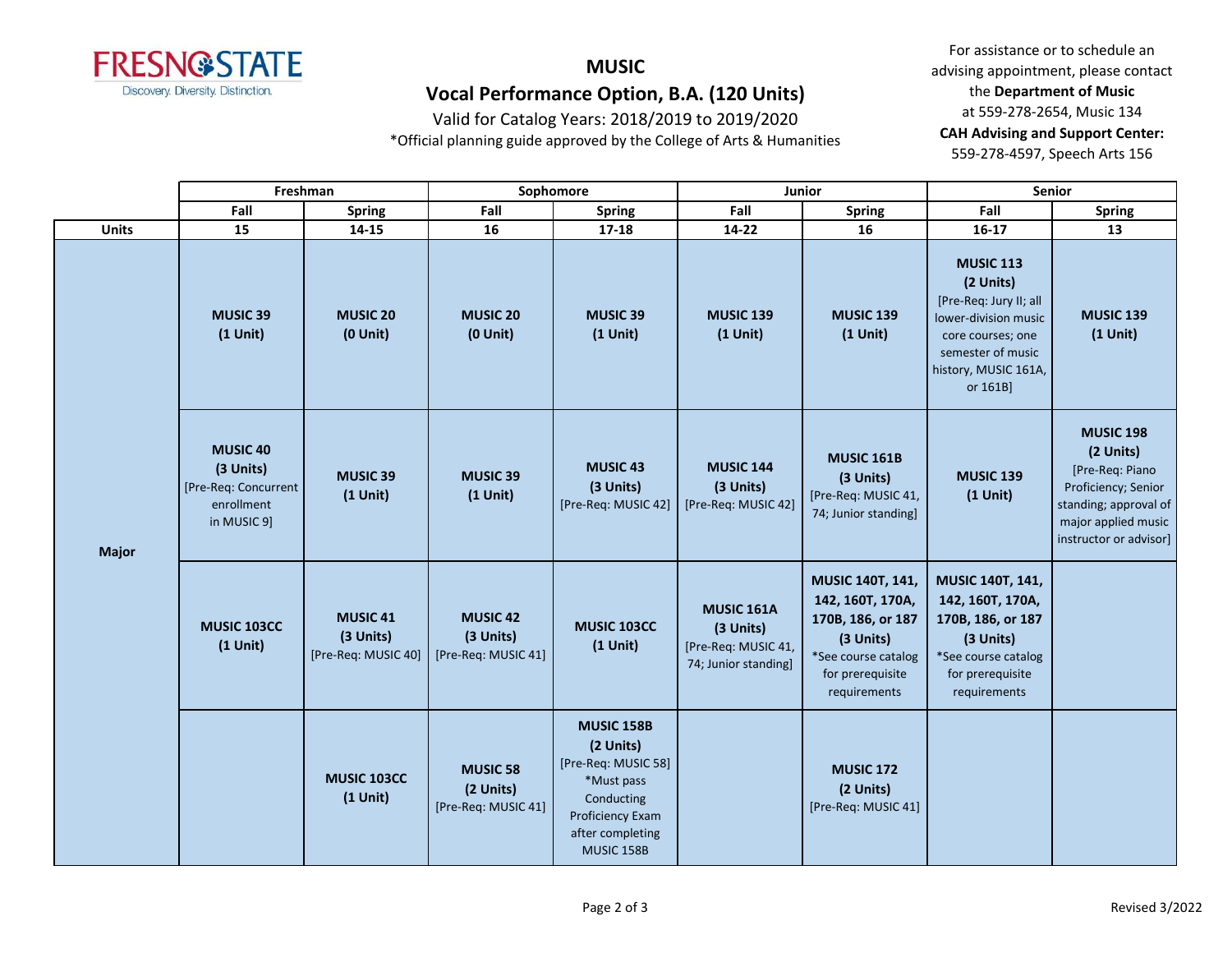

#### **MUSIC Vocal Performance Option, B.A. (120 Units)**

Valid for Catalog Years: 2018/2019 to 2019/2020

\*Official planning guide approved by the College of Arts & Humanities

For assistance or to schedule an advising appointment, please contact the **Department of Music** at 559-278-2654, Music 134 **CAH Advising and Support Center:**  559-278-4597, Speech Arts 156

|                                                               | Freshman |                         | Sophomore                                                                                                           |                                                                                |                                                                                                                         | Junior        | Senior    |                                                 |
|---------------------------------------------------------------|----------|-------------------------|---------------------------------------------------------------------------------------------------------------------|--------------------------------------------------------------------------------|-------------------------------------------------------------------------------------------------------------------------|---------------|-----------|-------------------------------------------------|
|                                                               | Fall     | <b>Spring</b>           | Fall                                                                                                                | <b>Spring</b>                                                                  | Fall                                                                                                                    | <b>Spring</b> | Fall      | <b>Spring</b>                                   |
| <b>Units</b>                                                  | 15       | $14 - 15$               | 16                                                                                                                  | $17 - 18$                                                                      | $14 - 22$                                                                                                               | 16            | $16 - 17$ | 13                                              |
| <b>Major</b>                                                  |          | Jury I<br>$(0$ Unit $)$ | <b>MUSIC 103CC</b><br>$(1$ Unit $)$                                                                                 | <b>MUSIC 185B</b><br>(2 Units)<br>[Pre-Req: MUSIC<br>185A]                     |                                                                                                                         |               |           |                                                 |
|                                                               |          |                         | <b>MUSIC 185A</b><br>(2 Units)<br>[Pre-Req: MUSIC 41;<br>one year of Music 39,<br>139, or instructor<br>permission] | <b>Jury II</b><br>$(0$ Unit $)$<br>[Pre-Req: Piano<br>Proficiency; MUSIC<br>1B |                                                                                                                         |               |           |                                                 |
|                                                               |          |                         | Foreign<br>Language<br>(4 Units)<br>*German, French,<br>or Italian                                                  |                                                                                |                                                                                                                         |               |           |                                                 |
| <b>Additional</b><br><b>Graduation</b><br><b>Requirements</b> |          |                         |                                                                                                                     |                                                                                | <b>UDWS (0-4 Units)</b><br>*Upper Division<br><b>Writing Exam</b><br>OR "W" Course (must<br>pass with a C or<br>better) |               |           | MI (3 Units)<br>Multicultural/<br>International |

#### **FOOTNOTES:**

**Prerequisites/Corequisites:** Other restrictions may apply. Please see your course catalog for detailed prerequisite/corequisite requirements.

Grade Requirements: Music students must earn a C or better in each course used for the major, including the core and specific option. No course taken for the Music major can be graded on a CR/NC basis except for courses with mandatory CR/NC grading.

**MUSIC 4B & 4C:** May be waived by passing the designated Piano Proficiency Exam.

Upper Division Writing Skills requirement (UDWS): All undergraduate students must demonstrate competency in writing skills by passing the Upper Division Writing Exam (UDWE) or by obtaining a C or better in an approved **upper division writing course, identified by the letter "W."**

Substitutions: If substitutions/exceptions/waivers are made for any major courses that also meet GE and/or the Multicultural/International graduation requirement, the student is responsible for completing additional courses to satisfy the respective areas (GE and/or MI). This also includes the upperdivision writing requirement.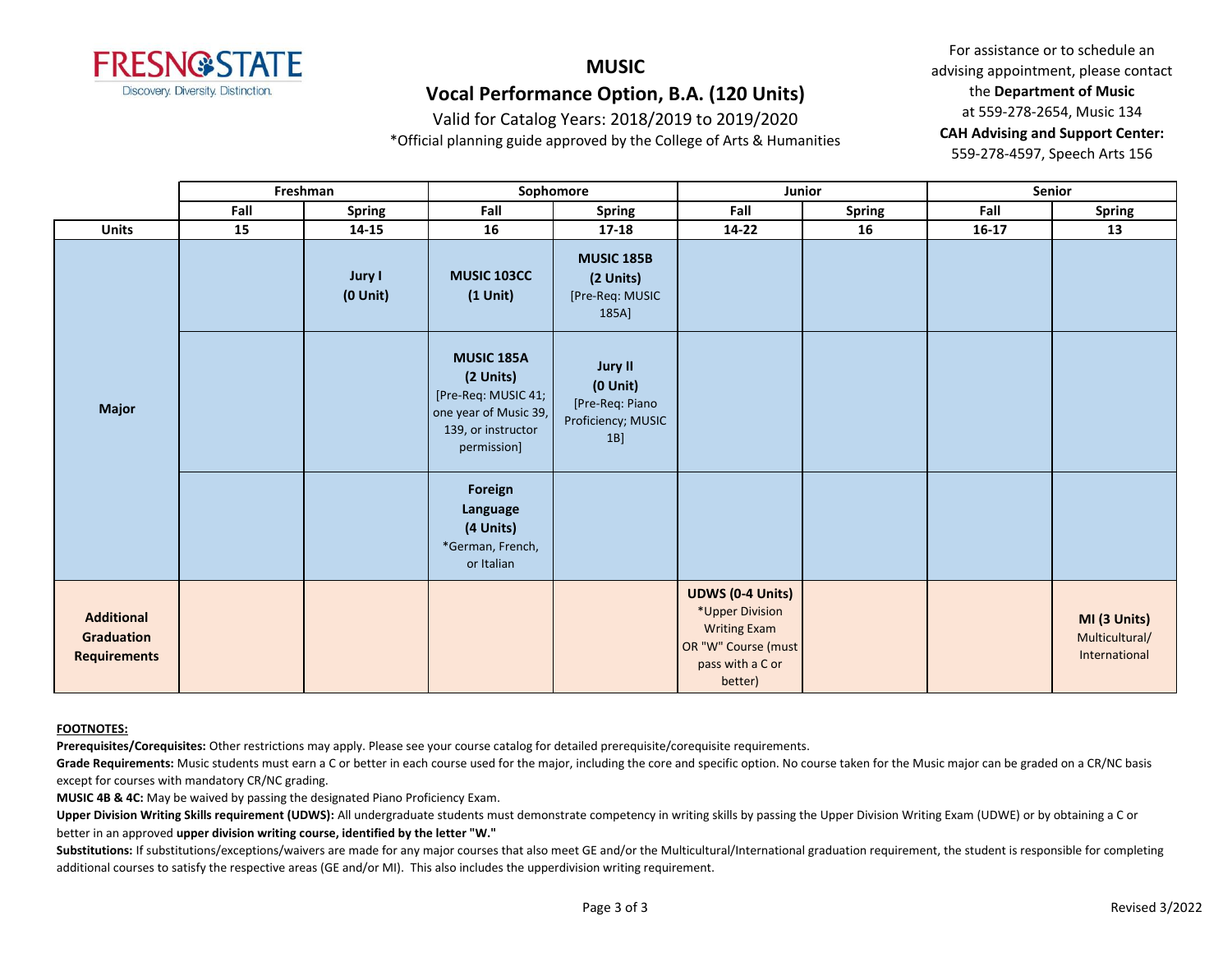

## **Vocal Performance Option, B.A. (120 Units)**

Valid for Catalog Years: 2013/2014 to 2017/2018

\*Official planning guide approved by the College of Arts & Humanities

|                             | Freshman                                                                                |                                                                                        | Sophomore |                                                                                                               | Junior                                         |                                                                                     | <b>Senior</b>                                                                                                             |                                                                               |
|-----------------------------|-----------------------------------------------------------------------------------------|----------------------------------------------------------------------------------------|-----------|---------------------------------------------------------------------------------------------------------------|------------------------------------------------|-------------------------------------------------------------------------------------|---------------------------------------------------------------------------------------------------------------------------|-------------------------------------------------------------------------------|
|                             | Fall                                                                                    | <b>Spring</b>                                                                          | Fall      | <b>Spring</b>                                                                                                 | Fall                                           | <b>Spring</b>                                                                       | Fall                                                                                                                      | <b>Spring</b>                                                                 |
| <b>Units</b>                | 15                                                                                      | 14-15                                                                                  | 16        | $17 - 18$                                                                                                     | 14-22                                          | 16                                                                                  | $16 - 17$                                                                                                                 | 13                                                                            |
|                             | C1<br><b>MUSIC 9 (3 Units)</b><br>Arts                                                  | C1/C2<br><b>MUSIC 74 (3)</b><br>Units)<br><b>Arts and Humanities</b>                   |           | C <sub>2</sub><br><b>Foreign Language</b><br>(4 Units)<br><b>Humanities</b><br>*German, French,<br>or Italian | <b>B2 (3-4 Units)</b><br>Life Sciences         | <b>D2 (3 Units)</b><br>American<br>Government                                       | IC.<br><b>MUSIC 171 (3)</b><br>Units)<br><b>Arts &amp; Humanities</b><br>[Pre-Reg: GE<br>Foundation<br>8. Rreadth Area Cl | $E1$ (3 Units)<br>Lifelong Understanding &<br>Self Development                |
| General<br><b>Education</b> | <b>A1 (3 Units)</b><br><b>Oral Communication</b><br>*Must pass with a C or<br>better    | <b>B4 (3-4 Units)</b><br>Quantitative<br>Reasoning<br>*Must pass with a C<br>or better |           | <b>B1 (3-4 Units)</b><br><b>Physical Sciences</b>                                                             | <b>B3 (0-3 Units)</b><br>Lab                   | <b>A3 (3 Units)</b><br><b>Critical Thinking</b><br>*Must pass with a C<br>or better | IB (3 Units)<br><b>Physical Universe &amp;</b><br>Its Life Forms                                                          | <b>ID (3-4 Units)</b><br>Social, Political, &<br><b>Economic Institutions</b> |
|                             | <b>A2 (3 Units)</b><br><b>Written Communication</b><br>*Must pass with a C or<br>better |                                                                                        |           |                                                                                                               | <b>D1 (3 Units)</b><br><b>American History</b> |                                                                                     | <b>D3 (3 Units)</b><br><b>Social Science</b>                                                                              | MI (3 Units)<br>Multicultural/<br>International                               |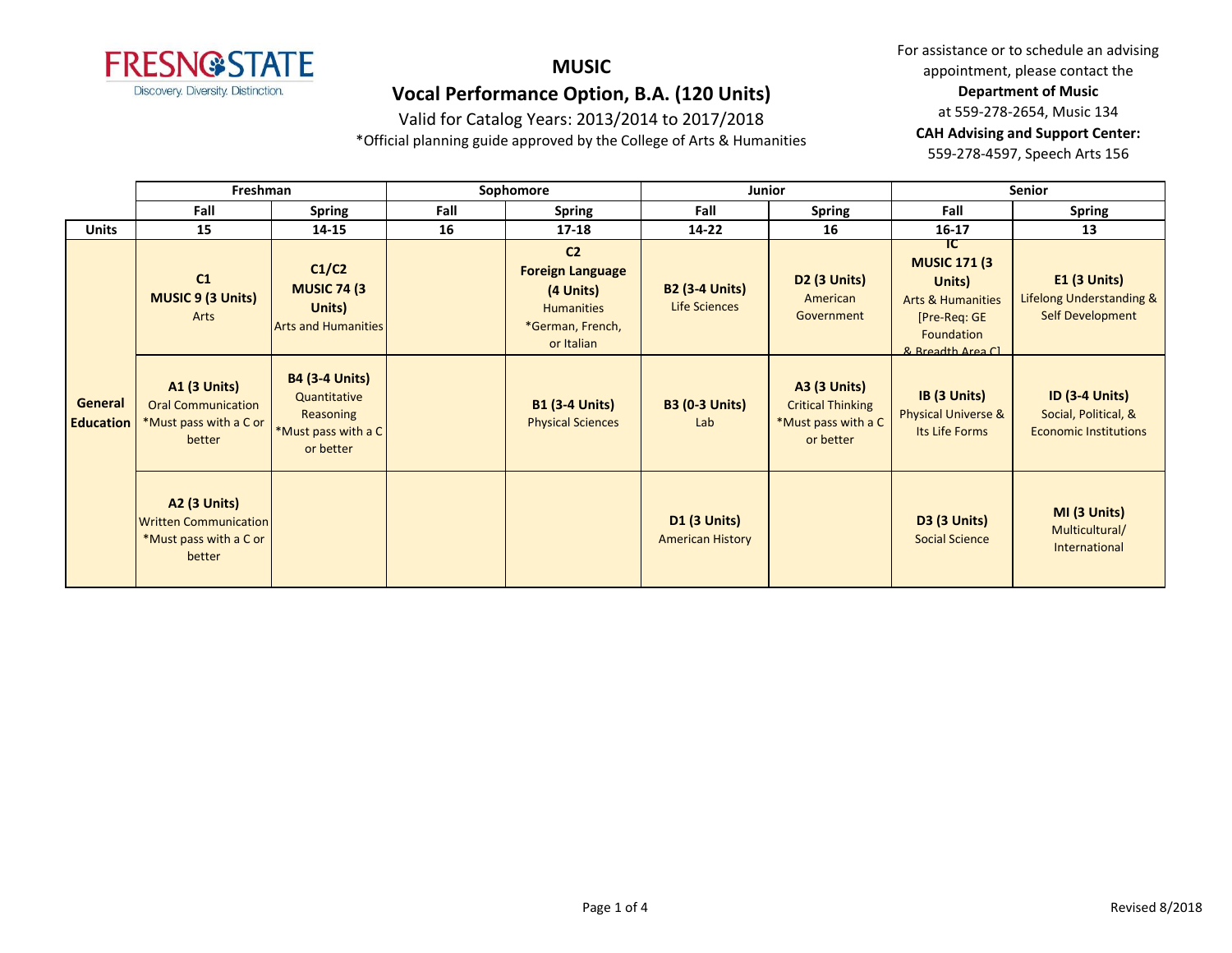

## **Vocal Performance Option, B.A. (120 Units)**

Valid for Catalog Years: 2013/2014 to 2017/2018

\*Official planning guide approved by the College of Arts & Humanities

|              | Freshman                                                                |                                                         | Sophomore                                                                                                                |                                           | <b>Junior</b>                                                                 |                                                                                                                                          | <b>Senior</b>                                                                                                                                        |                                                                                                                                                |
|--------------|-------------------------------------------------------------------------|---------------------------------------------------------|--------------------------------------------------------------------------------------------------------------------------|-------------------------------------------|-------------------------------------------------------------------------------|------------------------------------------------------------------------------------------------------------------------------------------|------------------------------------------------------------------------------------------------------------------------------------------------------|------------------------------------------------------------------------------------------------------------------------------------------------|
|              | Fall                                                                    | <b>Spring</b>                                           | Fall                                                                                                                     | <b>Spring</b>                             | Fall                                                                          | <b>Spring</b>                                                                                                                            | Fall                                                                                                                                                 | <b>Spring</b>                                                                                                                                  |
| <b>Units</b> | 15                                                                      | 14-15                                                   | 16                                                                                                                       | 17-18                                     | $14 - 22$                                                                     | 16                                                                                                                                       | $16 - 17$                                                                                                                                            | 13                                                                                                                                             |
| <b>Major</b> | MUSIC 1A (1 Unit)                                                       | MUSIC 1B (1 Unit)<br>[Pre-Req: MUSIC<br>$1A$ ]          | MUSIC 1C (1 Unit)<br>[Pre-Req: MUSIC 1B]                                                                                 | MUSIC 1D (1 Unit)<br>[Pre-Req: MUSIC 1C]  | MUSIC 20 (0 Unit)                                                             | <b>MUSIC 20</b><br>$(0$ Unit $)$                                                                                                         | MUSIC 20 (0 Unit)                                                                                                                                    | MUSIC 20 (0 Unit)                                                                                                                              |
|              | MUSIC 20 (0 Unit)                                                       | <b>MUSIC 4B (2)</b><br>Units)<br>[Pre-Req: MUSIC 9]     | MUSIC 4C (2 Units)<br>[Pre-Req: MUSIC 4B]<br>*Must pass Piano<br><b>Proficiency Exam</b><br>after completing<br>MUSIC 4C | MUSIC 20 (0 Unit)                         | <b>MUSIC 103CC (1</b><br>Unit)                                                | <b>MUSIC 103CC</b><br>$(1$ Unit)                                                                                                         | <b>MUSIC 103CC</b><br>$(1$ Unit)                                                                                                                     | <b>MUSIC 103CC</b><br>$(1$ Unit)                                                                                                               |
|              | <b>MUSIC 39 (1 Unit)</b>                                                | <b>MUSIC 20 (0)</b><br>Unit)                            | MUSIC 20 (0 Unit)                                                                                                        | <b>MUSIC 39 (1 Unit)</b>                  | <b>MUSIC 139 (1 Unit)</b>                                                     | <b>MUSIC 139</b><br>$(1$ Unit)                                                                                                           | <b>MUSIC 113 (2)</b><br>[Pre-Req: Jury II; all<br>lower-division music<br>core courses; one<br>semester of music<br>history, MUSIC 161A,<br>or 161B] | <b>MUSIC 139</b><br>$(1$ Unit)                                                                                                                 |
|              | MUSIC 40 (3 Units)<br>[Pre-Req: Concurrent<br>enrollment<br>in MUSIC 9] |                                                         | MUSIC 39 (1 Unit) MUSIC 39 (1 Unit)                                                                                      | MUSIC 43 (3 Units)<br>[Pre-Req: MUSIC 42] | <b>MUSIC 144 (3)</b><br>Units)<br>[Pre-Req: MUSIC 42]                         | <b>MUSIC 161B</b><br>(3 Units)<br>[Pre-Req: MUSIC 41,<br>74; Junior standing]                                                            | <b>MUSIC 139</b><br>$(1$ Unit)                                                                                                                       | <b>MUSIC 198 (Z UNITS)</b><br>[Pre-Req: Piano<br>Proficiency; Senior<br>standing; approval of<br>major applied music<br>inctructor or advicarl |
|              | <b>MUSIC 103CC (1</b><br>Unit)                                          | <b>MUSIC 41 (3)</b><br>Units)<br>[Pre-Req: MUSIC<br>40] | MUSIC 42 (3 Units)<br>[Pre-Req: MUSIC 41]                                                                                | <b>MUSIC 103CC (1</b><br>Unit)            | <b>MUSIC 161A</b><br>(3 Units)<br>[Pre-Req: MUSIC 41,<br>74; Junior standing] | <b>MUSIC 140T, 141,</b><br>142, 160T, 170A,<br>170B, 186, or 187<br>(3 Units)<br>*See course catalog<br>for prerequisite<br>requirements | <b>MUSIC 140T, 141,</b><br>142, 160T, 170A,<br>170B, 186, or 187<br>(3 Units)<br>*See course catalog<br>for prerequisite<br>requirements             |                                                                                                                                                |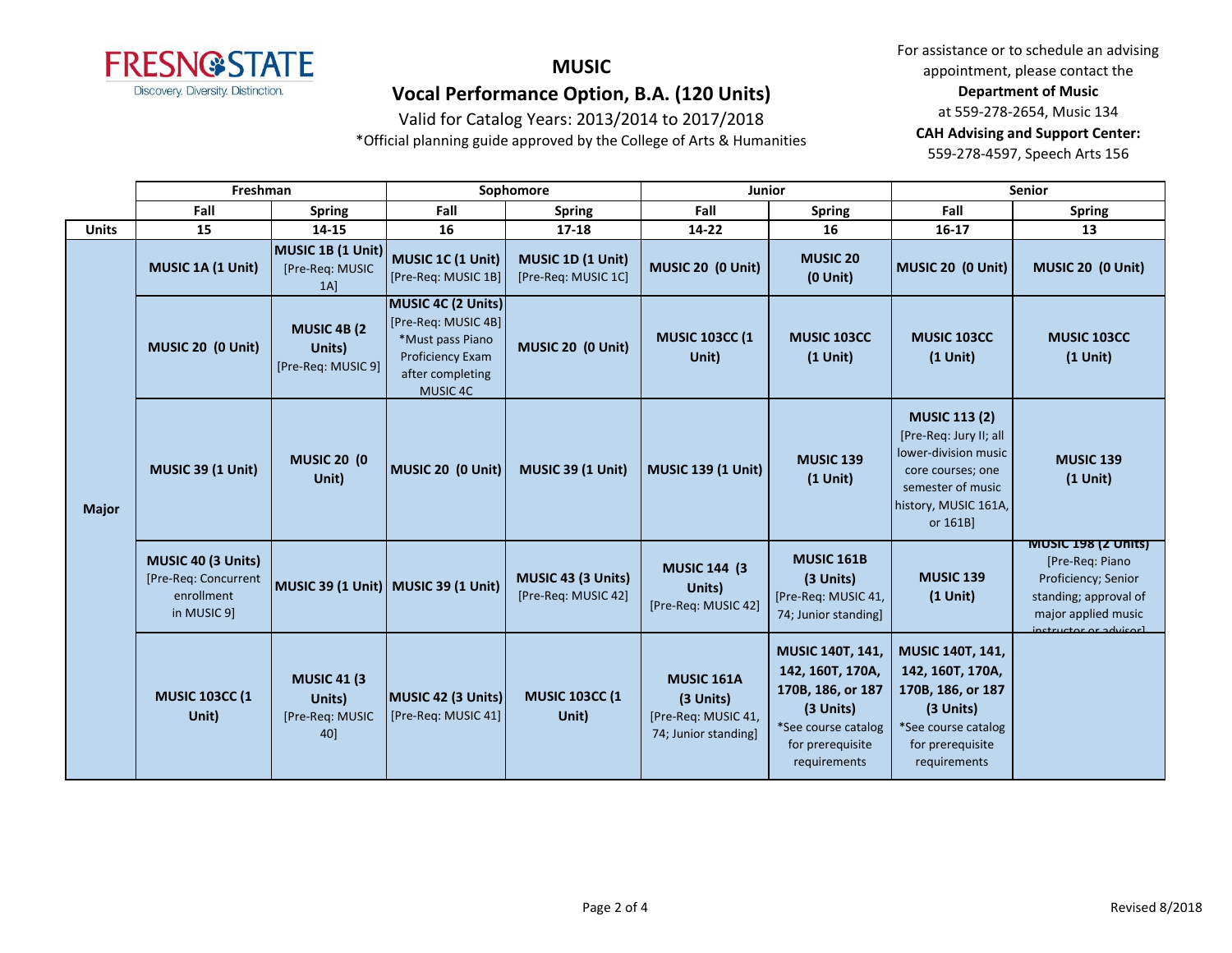

## **Vocal Performance Option, B.A. (120 Units)**

Valid for Catalog Years: 2013/2014 to 2017/2018

\*Official planning guide approved by the College of Arts & Humanities

|                  | Freshman |                           |                                                                                                                     | Sophomore                                                                                                               | Junior                                                                                                                  |                                                      |         | Senior        |
|------------------|----------|---------------------------|---------------------------------------------------------------------------------------------------------------------|-------------------------------------------------------------------------------------------------------------------------|-------------------------------------------------------------------------------------------------------------------------|------------------------------------------------------|---------|---------------|
|                  | Fall     | <b>Spring</b>             | Fall                                                                                                                | <b>Spring</b>                                                                                                           | Fall                                                                                                                    | <b>Spring</b>                                        | Fall    | <b>Spring</b> |
| <b>Units</b>     | 15       | 14-15                     | 16                                                                                                                  | $17 - 18$                                                                                                               | $14 - 22$                                                                                                               | 16                                                   | $16-17$ | 13            |
| <b>Major</b>     |          | MUSIC 103CC<br>$(1$ Unit) | MUSIC 58 (2 Units)<br>[Pre-Req: MUSIC 41]                                                                           | MUSIC 158B (2 Units)<br>[Pre-Req: MUSIC 58]<br>*Must pass Conducting<br>Proficiency Exam after<br>completing MUSIC 158B |                                                                                                                         | <b>MUSIC 172</b><br>(2 Units)<br>[Pre-Req: MUSIC 41] |         |               |
|                  |          | Jury I (0 Unit)           | MUSIC 103CC<br>$(1$ Unit)                                                                                           | MUSIC 185B (2 Units)<br>[Pre-Req: MUSIC 185A]                                                                           |                                                                                                                         |                                                      |         |               |
|                  |          |                           | <b>MUSIC 185A (2</b><br>Units)<br>[Pre-Req: MUSIC 41;<br>one year of Music<br>39, 139, or instructor<br>permission] | Jury II (0 Unit)<br>[Pre-Req: Piano<br>Proficiency; MUSIC 1B]                                                           |                                                                                                                         |                                                      |         |               |
|                  |          |                           | Foreign<br>Language (4 Units)<br>*German, French,<br>or Italian                                                     |                                                                                                                         |                                                                                                                         |                                                      |         |               |
| <b>Electives</b> |          |                           |                                                                                                                     |                                                                                                                         | <b>UDWS (0-4 Units)</b><br>*Upper Division<br><b>Writing Exam</b><br>OR "W" Course (must<br>pass with a C or<br>better) |                                                      |         |               |